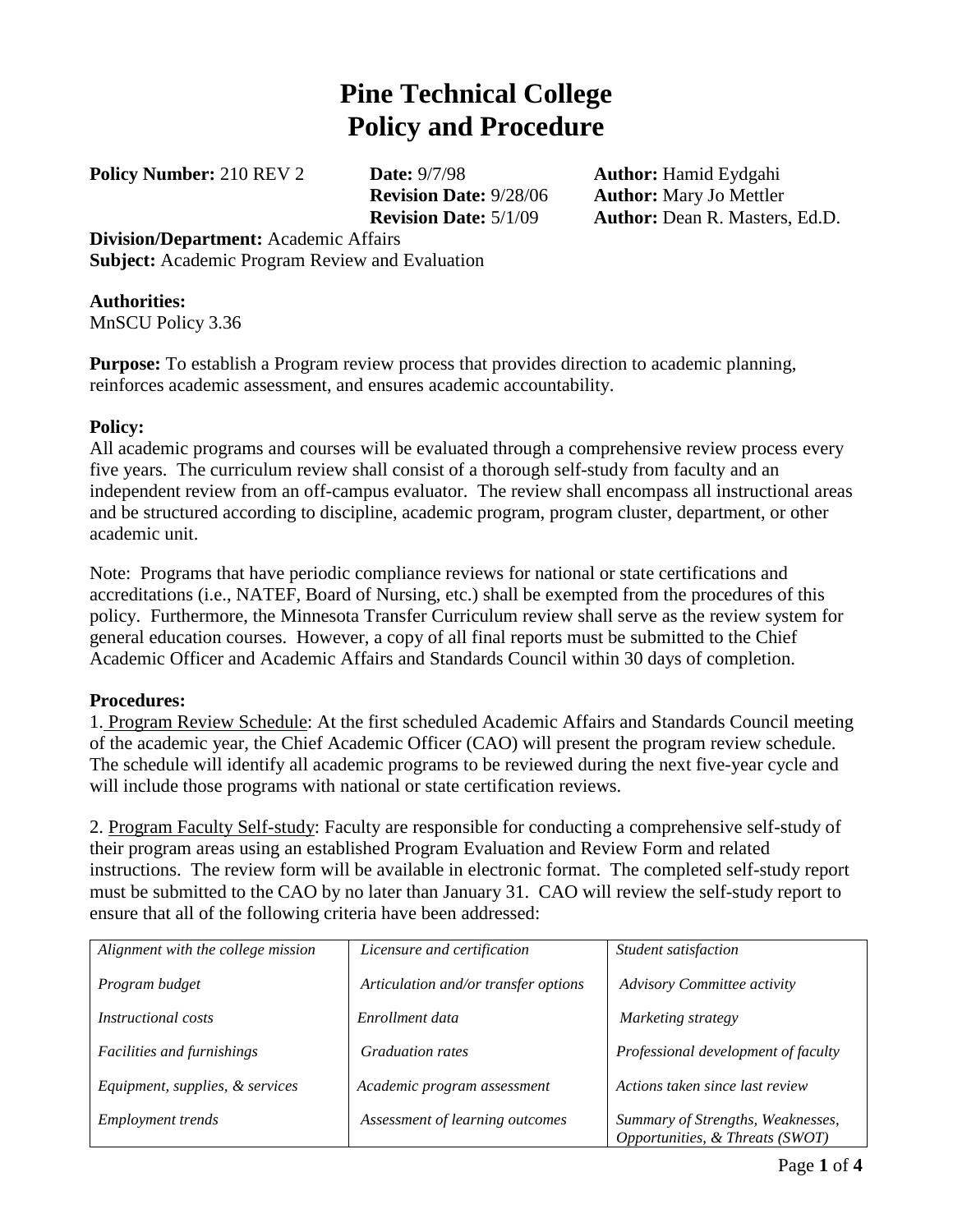3. Selection of Independent Evaluator: The program faculty are responsible for recommending a minimum or two independent evaluators to participate in the program review process. One independent evaluator must be currently employed in the professional/technical field with a minimum of three years of work experience. One independent evaluator must be an educational expert with three years of full-time teaching at another accredited college. The recommended evaluators must not present a conflict of interest and the individuals can not conduct consecutive evaluations. The program faculty shall forward current resumes of all recommended evaluators to the CAO for review. The CAO will ensure that the recommended evaluators meet the selection criteria and will notify each individual of their selection. A stipend of \$400 will be paid to each evaluator after the completion of their report.

4. Independent Evaluator: The CAO will provide the independent evaluators with a copy of the Faculty Self-study Report and a copy of the Evaluator's Exit Report Form. The evaluators will review the selfstudy, interview students, meet with faculty, and tour the campus. At the conclusion of the site visit, the evaluators will submit the exit report to the CAO.

5. Faculty Response to Findings: The CAO will review the Evaluator Exit Reports and provide a copy to the program faculty. The program faculty are required to respond in writing to any findings that indicate an area of weakness or concern. The faculty response to findings shall be submitted to the CAO within 30 days. The CAO will review the faculty response to ensure that all areas of concern were addressed.

6. Academic Assessment Committee Review: The program faculty will provide the Academic Assessment Committee (AAC) with a copy of the Summary SWOT Report. The AAC will make recommendations for the program faculty to consider on how to improve areas of weakness or how to capitalize on opportunities. The Summary SWOT Report must be provided to the AAC prior to April 30.

7. Academic Affairs and Standards Council Review: The program faculty will provide the Academic Affairs and Standards Council (AASC) with a copy of the Summary SWOT Report and will present the results at a scheduled meeting. The AASC will make recommendations for the program faculty to consider on how to improve areas of weakness or how to capitalize on opportunities. The presentation to the AASC shall be accomplished prior to April 30.

8. Campus Round Table & Institutional Effectiveness Committee: The program faculty shall provide the Campus Round Table and the Institutional Effectiveness Committee with a copy of the Summary SWOT Report for their review prior to April 30.

9. CAO Summary Report: The CAO shall provide an electronic copy of the Pine Technical College Program Review Policy to MnSCU and shall post a Summary Program Review Report on their website.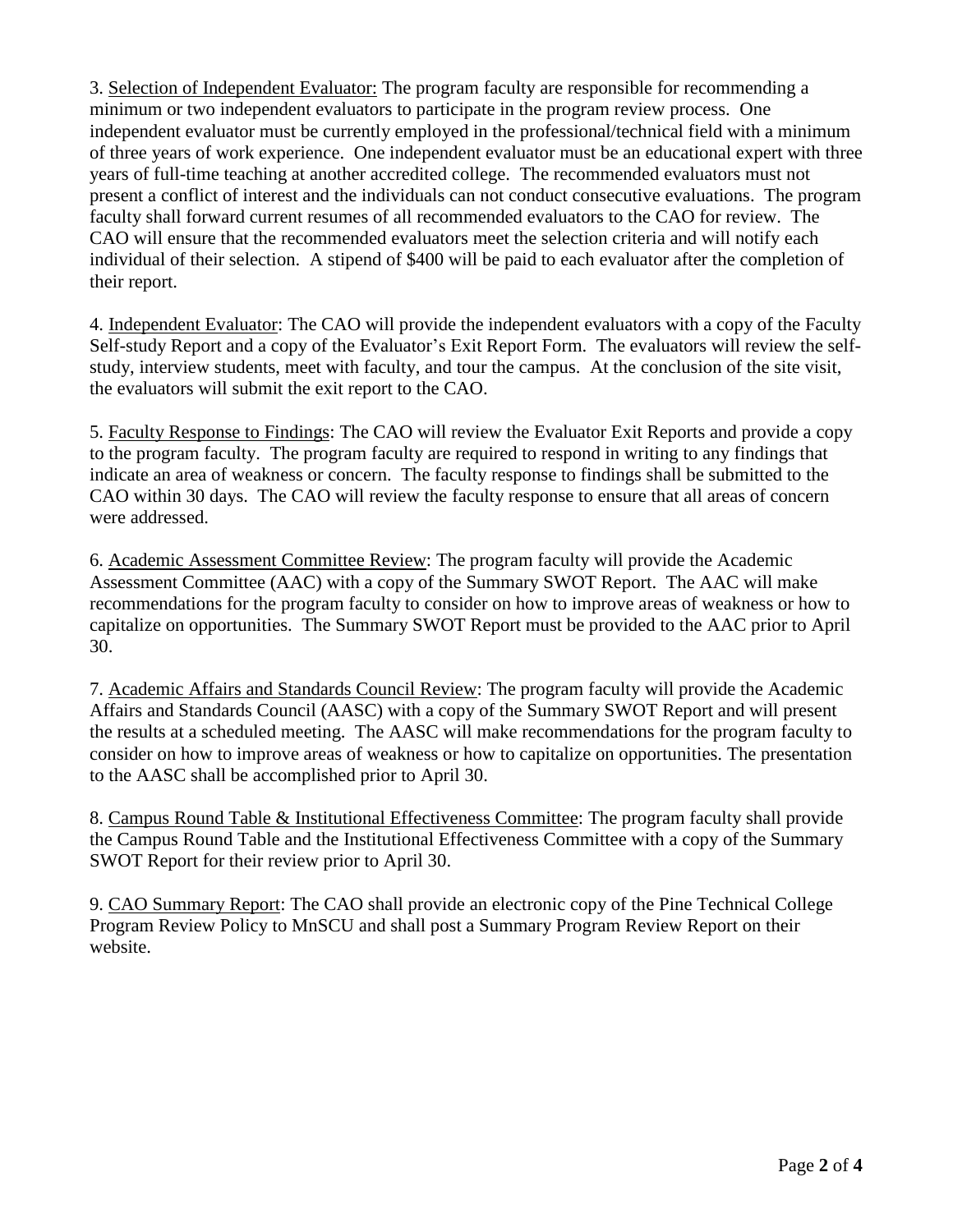| 10. Overall Timeline: The activity timeline for program evaluation will be as follows: |  |
|----------------------------------------------------------------------------------------|--|
|----------------------------------------------------------------------------------------|--|

| <b>Month</b> | <b>Activity</b>                                                                                                                                                                         |
|--------------|-----------------------------------------------------------------------------------------------------------------------------------------------------------------------------------------|
| September    | The CAO will present the program review schedule at the first AASC<br>meeting.<br>The program faculty begin collecting data and responding to the criteria.<br>$\bullet$                |
| December     | Program faculty will forward resumes of the recommended evaluators to<br>the CAO. (No later than Dec 15)<br>CAO appoints the evaluators and arranges site visit. (No later than Dec 31) |
| January      | Faculty will submit their self-study report to the CAO. (No later than Jan<br>31)<br>CAO will provide the evaluators with a copy of the self-study report and<br>begin the site visit.  |
| February     | Independent evaluators complete their reviews and forward their exit reports<br>$\bullet$<br>to the CAO. (No later than Feb 28)                                                         |
| March        | Program faculty will provide the CAO with a written response to the<br>evaluators' findings. (No later than Mar 31)                                                                     |
| April        | Program faculty present program review results to the AAC, AASC, and the<br>$\bullet$<br>Campus Roundtable. (No later than Apr 30)                                                      |
| June         | CAO submits a program review summary report to MnSCU.<br>CAO posts policy and results on the MnSCU website.                                                                             |
| August       | President's report sent to the Chancellor                                                                                                                                               |

#### **Responsibilities:**

- 1. The Chief Academic Officer is responsible for the overall direction of the program review process to ensure timely and accurate reporting. The CAO is also responsible for developing the Program Evaluation and Review Form and making it available for faculty in electronic format.
- 2. The program faculty are responsible for completing the self-study in a timely manner and in accordance with the established timelines.